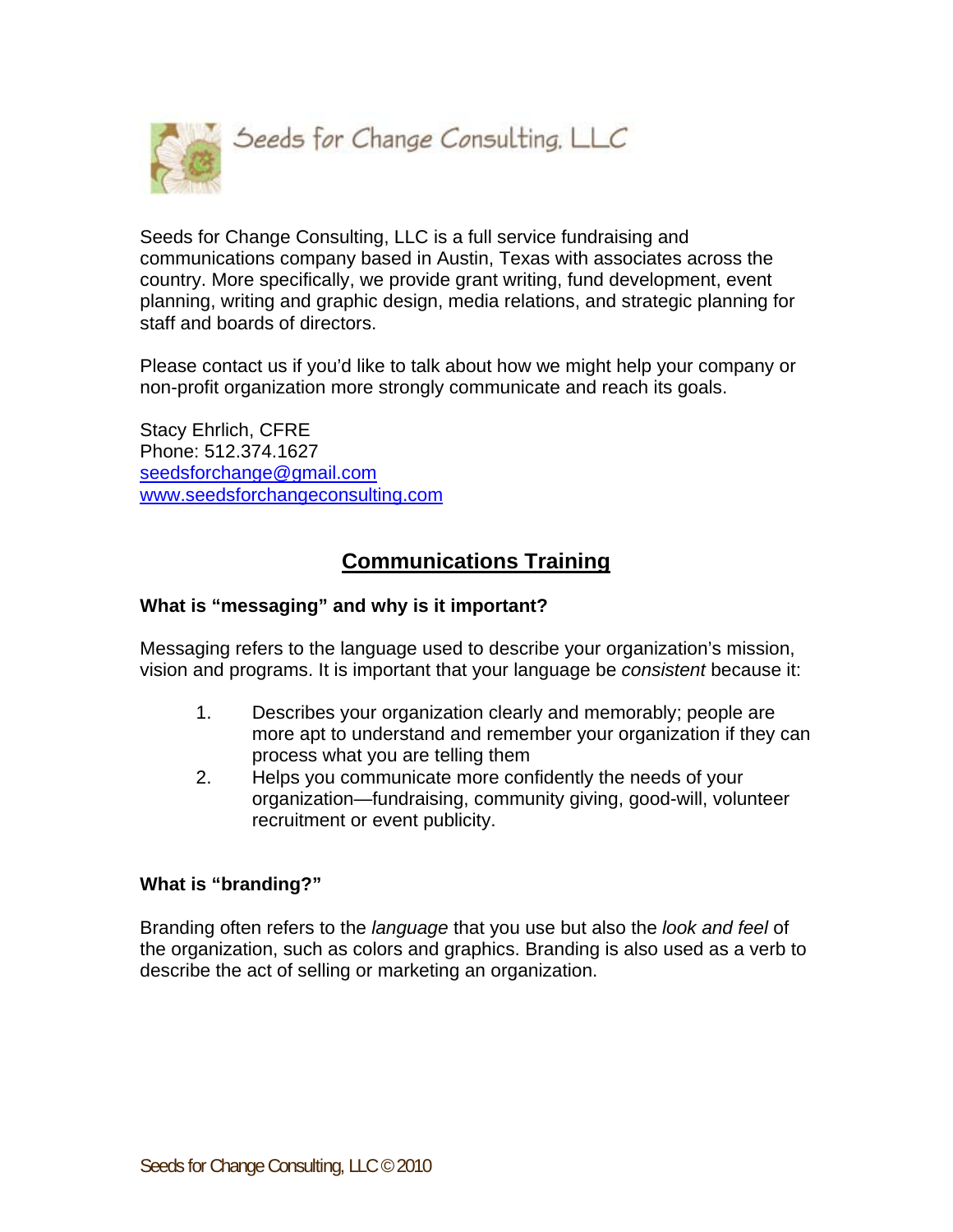## **What are most common components of a communications campaign?**

External communications:

- 1. Information/Media Kit is also provided to supporters, leaders and media. Components usually include any print materials, talking points or key facts, testimonials, stories or other endorsements and media clips. Always make digital copies available as well. Load onto website.
- 2. Talking points, key facts, FAQs and/or elevator speech (30 seconds or less)
- 3. Press releases and media advisories notifying media of upcoming news, announcements/findings or events
- 4. Social media strategies such as blogs, Tweets, Facebook pages and other internet sound bites
- 5. Paid media which includes radio and TV spots, outdoor advertising, flyers and mailers

Internal communications:

- 1. Public relations plan which includes the overall strategies and specific activities, along with milestones, for communicating a particular project, i.e., announcing capital campaign.
- 2. Crisis communications plan that prepares the organization for negative publicity, tragedy, legal troubles or other bad news. Structure talking points and FAQs that organization's officers can refer to should something come up quickly. Anticipate scenarios.

## Four simple principles when dealing with media:

- 1. Aggressively pitch only stories you know are *newsworthy*. Leave other announcements to press release or advisory distribution only; no follow up
- 2. If receiving media inquiry, answer inquiries promptly (within 4 hours if not sooner) and via approved representative
- 3. Be accurate—if you don't know answer, say you'll get back to them, and then do
- 4. Be honest and straightforward; don't try to spin something upside down

## Tips when talking to the press

- 1. Understand context of reporter's story—ask them what story they are working on and what is deadline
- 2. Give him/her a story—provide newsworthy information either in response to their question or when pitching idea
- 3. Consolidate information for the sake of time—stick to talking points leaving out extraneous information
- 4. Be consistent—tell all reporters same thing; don't change your story (stay on message!)